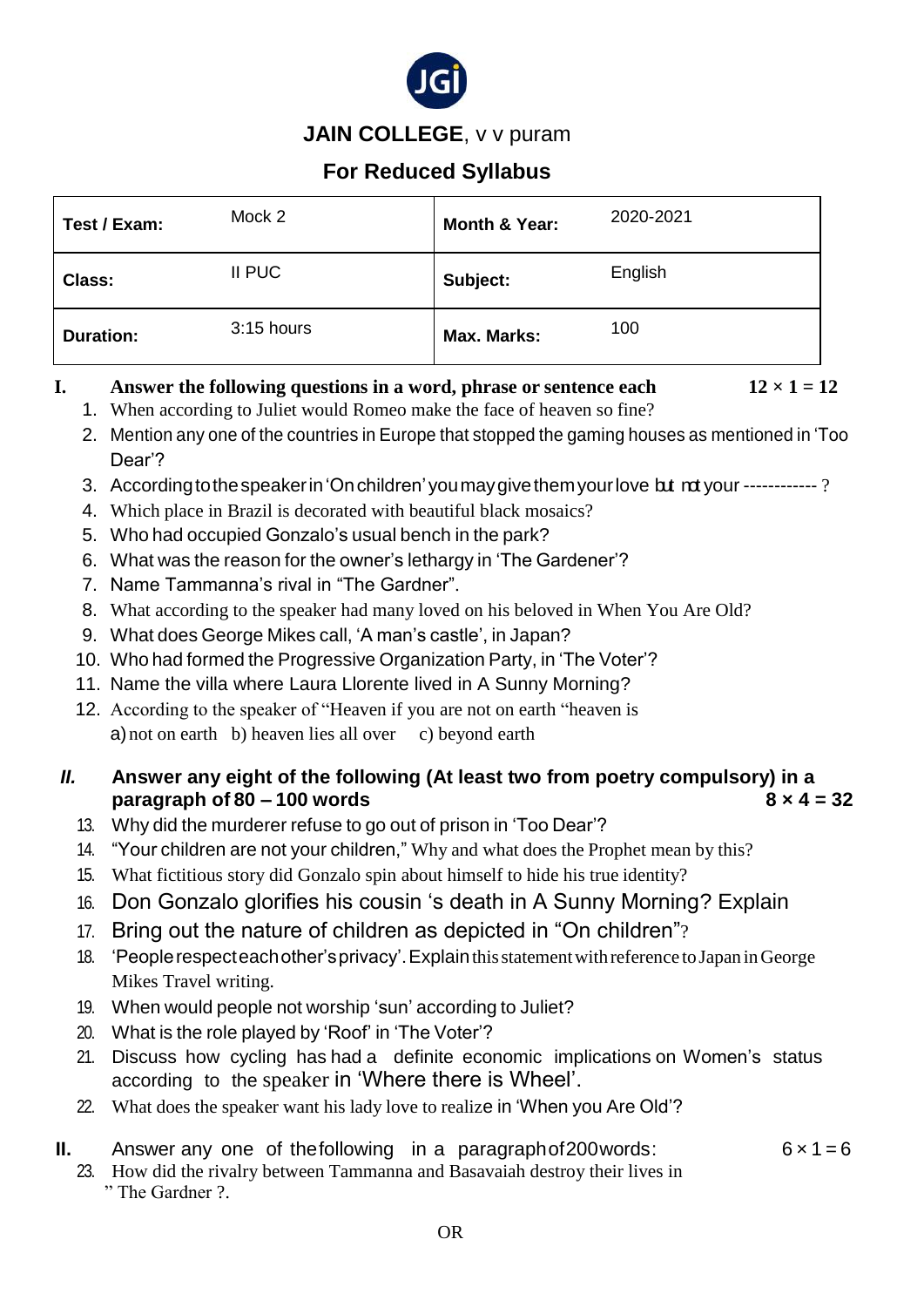Bring out relevance and significance of the meeting between Roof and the leader of Maduka's party prior to the election morning in 'The Voter'.

#### OR

" The ways of Providence are strange." How is this true in case of Don Gonzalo and Dona Laura?

### **IV. Read the following passage and answer the questions set on it. 10 × 1 = 10**

24. When we buy something, we give some form of money in exchange for the goods, resources or services. Every country has its own system of coins and paper money. However, money as we know it is of recent origin. In the beginning people followed the barter system. That is people exchanged a bag of rice for some clothes or loads of wood. But it is a complicated and tedious procedure because people could sometimes not agree about the worth of the exchange and at times did not want what the other person had to offer.

In order to solve this problem, human beings thought of a common medium of exchange. Some of the commodities used as money were salt, tea, tobacco, cattle and even slaves! Even this system was a difficult as these were difficult to carry and store. It was then that people came up with the idea of coins-something that was easy to store and was not perishable.

About 5000B.C metal coins were introduced as money gold coins were introduced in the western world by 700B.C the introduction of coins helped trade to flourish because it simplified transactions, and made it possible to carry on trade over long distances. Soon, coins were also made of silver and other metals. When the first paper money was introduced in China people did not take it very seriously. Kublai Khan, the Mongol emperor who ruled China in the 13th century would be executed. He confiscated all the coins people possessed even those carried by foreign visitors.

Today we have different kinds of currency with different values in different countries. This makes transaction difficult as the money has to be converted into local currency. In order to avoid this, 12 countries in Europe got together and in 2001, introduces a common currency called the Euro, which has replaced their national currencies.

- a. Mention any one of the disadvantage of the barter system.
- b. What was the cause for the people to give up using salt, tea etc. as the medium were of exchange?
- c. When were gold coins introduced to the western world?
- d. What were the earliest coin made of?
- e.is the common currency accepted by several European nations

#### a. Euro b. Yen c. Pound

- f. What was the result of introducing coins?
- g. Which Chinese ruler forced people to use paper money?
- h. Add prefix to the words 'agree' 'to form its antonym.
- i. The barter system was not acceptable as. .....(store/storage) of goods was difficult.
- j, When was a common currency introduced in Europe?

# **25 Read the following lines and answer the question:**  $3 \times 1 = 3$

I met a traveller from an antique land Who said: two vast and trunkless legs of stone? Stand in the desert. Near them on the sand,

Half sunk, a shattered visage lies, whose frown.....

i. Where had the traveller come from?

ii. What did he see standing in the desert?

iii. What was the expression on the shattered visage?

### **26. Complete the following by filling the blanks using the right form of the verb given in brackets: 3x1=3**

A fence --------------(build) around Tammanna's land by Basavaiah. Both of them -------------- (encourage) by their supporters. Tammanna----------------(advice) by his supporters about the various means available for getting back his land.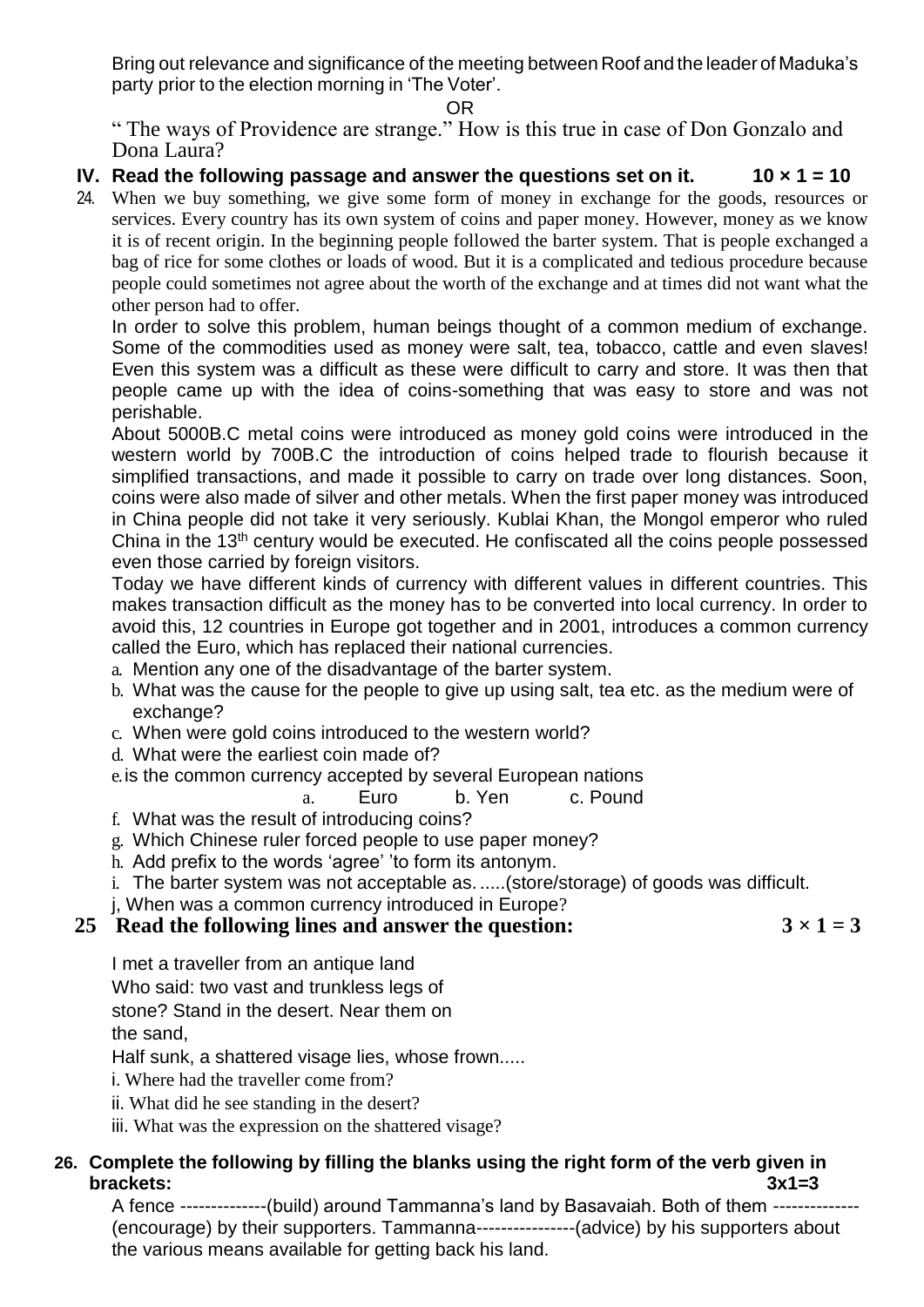| <b>Dona Laura: You scared away the</b><br>birds.                                                    |                  |  |
|-----------------------------------------------------------------------------------------------------|------------------|--|
| Don Gonzalo: I was unreasonable.                                                                    |                  |  |
| <b>Dona Laura:</b> Yes, that was evident. Are you coming again<br>tomorrow?                         |                  |  |
| <b>Don Gonzalo:</b> Most certainly, if it is a Sunny Morning.                                       |                  |  |
| 27. Complete the following dialogue.                                                                | $1 \times 4 = 4$ |  |
|                                                                                                     |                  |  |
| Stranger: Excuse me, ----------- (ask for direction)                                                |                  |  |
| Resident ------------------------- (giving direction)                                               |                  |  |
| Stranger: Is it far?                                                                                |                  |  |
| Resident ------------------------------(enquires approximate distance)                              |                  |  |
| Stranger-------------------------- (express gratitude/ leave taking)                                |                  |  |
| 28. Fill in the blanks by choosing the appropriate expression given in bracket: $2\times1=2$        |                  |  |
| (Look into, look for, get rid of)                                                                   |                  |  |
| The king------------------- the account of his expenditure one day. He decided that the only way    |                  |  |
| $10 - - - - -$                                                                                      |                  |  |
| --------- of the criminal was to send him away.                                                     |                  |  |
| 29. Fill in the blanks with the right linker.                                                       | $4 \times 1 = 4$ |  |
| (Moreover, consequently, as, but)                                                                   |                  |  |
| Cycling was a women's social movement----------------- it reduced their dependence on men--------   |                  |  |
| ---- it gave them a sense of freedom ------------------ they had to put with filthy remarks of some |                  |  |

**Report the following conversation: 5×1=5**

---- it gave them a sense of freedom ------------------ they had to put with filthy remarks of some men at the same time ----------all women in Pudukkotai learnt cycling.

# **31. Read the following passage and make notes by drawing and filling in the boxes given below:**  $8 \times \frac{1}{2} = 4$

We can classify Elizabeth – Theatres into two main groups-those within the London district and those located throughout the English country side. The theatres within the London district can be further classified as play houses, inn yards and private theatres. The globe was the most well- known of all the Renaissance stages associated with Shakespeare. Besides the globe, during his lifetime, Shakespeare's plays were performed outside London by touring theatre companies all over the country in town halls and outdoors.

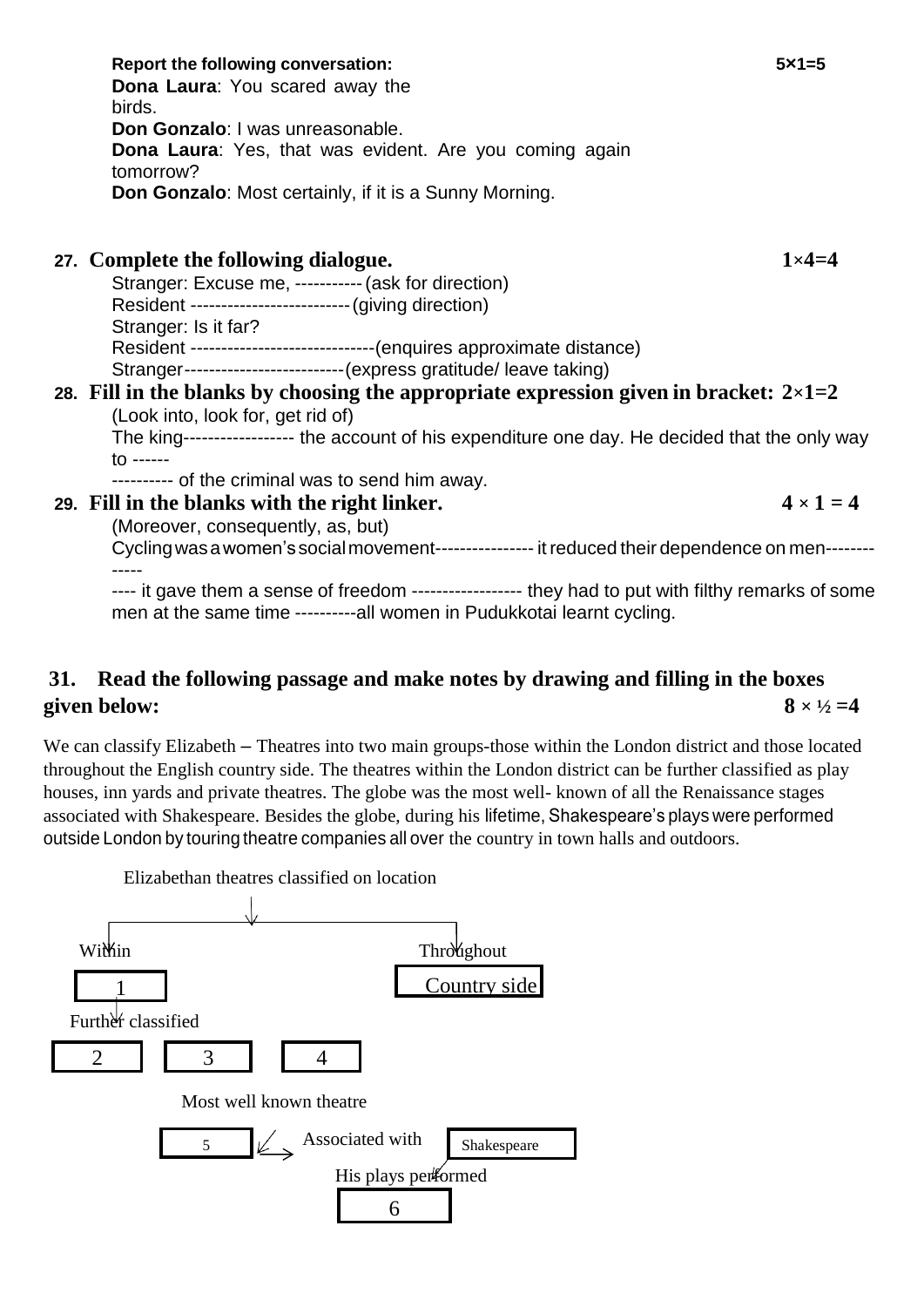

### **32. Write a letter of application in response to the following advertisement which appeared in 'The Hindu' dated 2 nd February 2016. (Write XXX for name and YYY for address). (5)**

Prerana pre- university college, Dharwad invites application from qualified individuals for the post of lecturer in biology. Apply within 10 days to 'The Secretary, Prerana Education Trust, and Dharwad. Candidate with experience and good communication skill will be given preference.

**33. As the Secretary of college union, introduce the chief guest at the College Day Celebration in about 100 words. His profile is as follows: 5marks** Name: Abdul Kalam, Education: Graduated in Science, also graduated with the diploma in

Aeronautical Engineering at Madras Institute of Technology. Job presently working as the chairman- ISRO.

Based on the information write a speech in about 100 words.

**OR** Service Contract on the Contract of the Contract of the Contract of the Contract of the Contract of the Con

The given chart represent the admission of poor children under the RTE act in schools in the city and schools in the rural districts from the year 2009.The findings of the survey have been represented in the following bar chart. Using the information write a report in about 120 words.